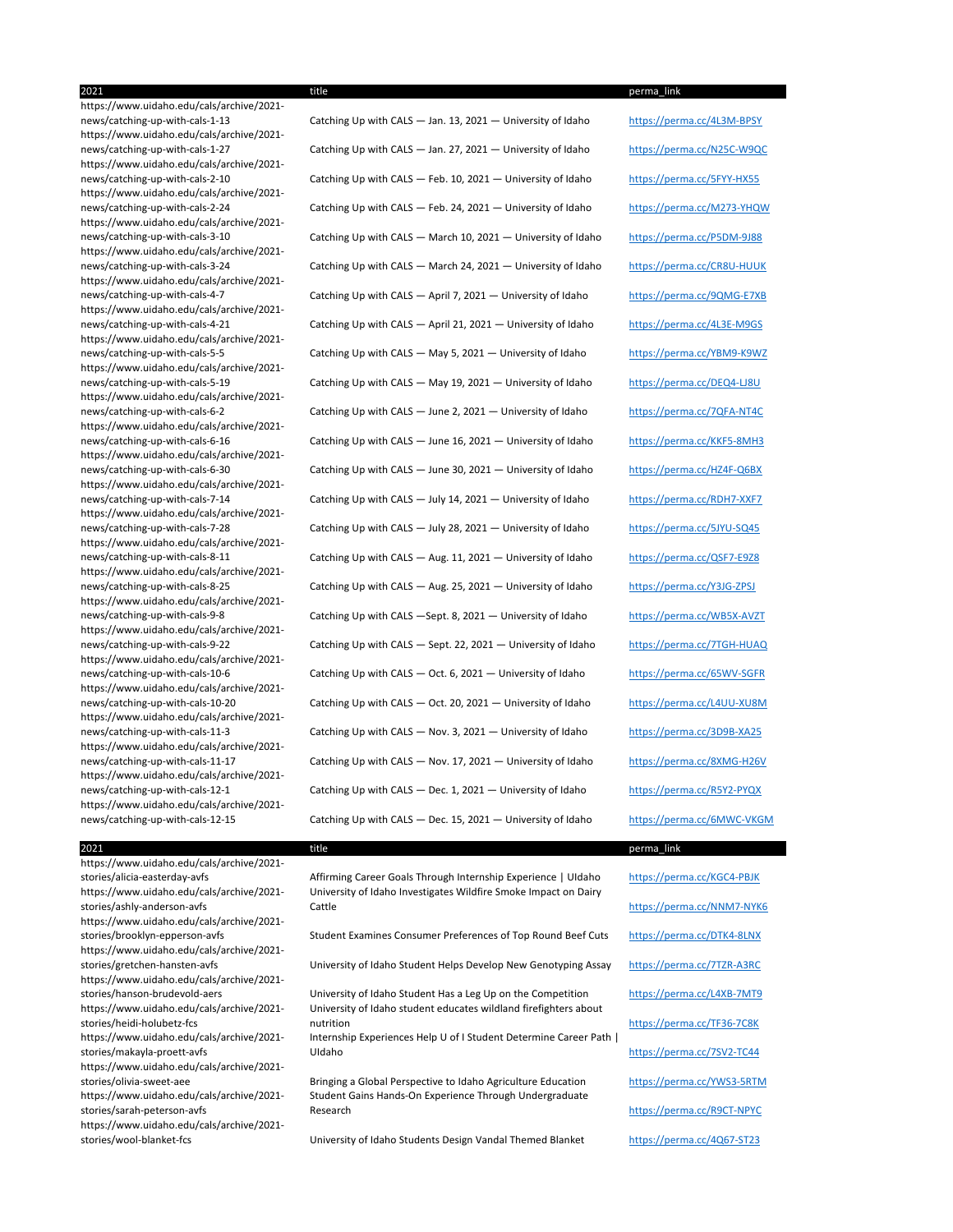news/catching-up-with-cals-12-16 Catching Up with CALS — Dec. 16, 2020 — University of Idaho https://perma.cc/9BSL-QC7Z news/catching-up-with-cals-12-2 Catching Up with CALS — Dec. 2, 2020 — University of Idaho https://perma.cc/PL36-LKRD news/catching-up-with-cals-11-18 Catching Up with CALS — Nov. 18, 2020 — University of Idaho https://perma.cc/B4TB-8WWZ news/catching-up-with-cals-11-4 Catching Up with CALS — Nov. 4, 2020 — University of Idaho https://perma.cc/VC3J-D5PT news/catching-up-with-cals-10-21 Catching Up with CALS — Oct. 21, 2020 — University of Idaho https://perma.cc/F66S-GK46 news/catching-up-with-cals-10-7 Catching Up with CALS - Oct. 7, 2020 - University of Idaho https://perma.cc/2JBT-TVM8 news/catching-up-with-cals-9-23 Catching Up with CALS — Sept. 23, 2020 — University of Idaho https://perma.cc/T33Y-4FMQ news/catching-up-with-cals-9-9 Catching Up with CALS - Sept. 9, 2020 - University of Idaho https://perma.cc/YVB3-7UVJ news/catching-up-with-cals-8-26 Catching Up with CALS — Aug. 26, 2020 — University of Idaho https://perma.cc/G2GT-CRAE news/catching-up-with-cals-8-12 Catching Up with CALS — Aug. 12, 2020 — University of Idaho https://perma.cc/3N2V-2QV5 news/catching-up-with-cals-7-29 Catching Up with CALS — July 29, 2020 — University of Idaho https://perma.cc/AK5D-XFQZ news/catching-up-with-cals-7-15 Catching Up with CALS — July 15, 2020 — University of Idaho https://perma.cc/B7MK-JRJ8 news/catching-up-with-cals-7-1 Catching Up with CALS — July 1, 2020 — University of Idaho https://perma.cc/Q8SJ-HXCE news/catching-up-with-cals-6-17 Catching Up with CALS — June 17, 2020 — University of Idaho https://perma.cc/Z9XM-BNE5 news/catching-up-with-cals-6-3 Catching Up with CALS — June 3, 2020 — University of Idaho https://perma.cc/WS6Z-ZYA3 news/catching-up-with-cals-5-20 Catching Up with CALS — May 20, 2020 — University of Idaho https://perma.cc/98AA-TPGF news/catching-up-with-cals-5-6 Catching Up with CALS — May 6, 2020 — University of Idaho https://perma.cc/Q4Z2-J2YJ news/catching-up-with-cals-4-22 Catching Up with CALS — April 22, 2020 — University of Idaho https://perma.cc/H25W-E9ZF news/catching-up-with-cals-4-8 Catching Up with CALS — April 8, 2020 — University of Idaho https://perma.cc/Z7C6-KGPQ news/catching-up-with-cals-3-25 Catching Up with CALS — March 25, 2020 — University of Idaho https://perma.cc/JB32-GQE4 news/catching-up-with-cals-3-11 Catching Up with CALS — March 11, 2020 — University of Idaho https://perma.cc/EMP5-XY7V news/catching-up-with-cals-2-26 Catching Up with CALS — Feb. 26, 2020 — University of Idaho https://perma.cc/7WEB-3G6Z news/catching-up-with-cals-2-12 Catching Up with CALS — Feb. 12, 2020 — University of Idaho https://perma.cc/D82E-ZDEB news/catching-up-with-cals-1-29 Catching Up with CALS — Jan. 29, 2020 — University of Idaho https://perma.cc/8WB7-Q5M9 news/catching-up-with-cals-1-15 Catching Up with CALS — Jan. 15, 2020 — University of Idaho https://perma.cc/6FGZ-3P5F url title title title to be made to be a series of the perma\_link of the perma\_link

2020 title perma\_link https://www.uidaho.edu/cals/archive/2020 https://www.uidaho.edu/cals/archive/2020-

https://www.uidaho.edu/cals/archive/2020 https://www.uidaho.edu/cals/archive/2020 https://www.uidaho.edu/cals/archive/2020 https://www.uidaho.edu/cals/archive/2020 https://www.uidaho.edu/cals/archive/2020 https://www.uidaho.edu/cals/archive/2020 https://www.uidaho.edu/cals/archive/2020 https://www.uidaho.edu/cals/archive/2020 https://www.uidaho.edu/cals/archive/2020 https://www.uidaho.edu/cals/archive/2020 https://www.uidaho.edu/cals/archive/2020 https://www.uidaho.edu/cals/archive/2020 https://www.uidaho.edu/cals/archive/2020 https://www.uidaho.edu/cals/archive/2020 https://www.uidaho.edu/cals/archive/2020 https://www.uidaho.edu/cals/archive/2020 https://www.uidaho.edu/cals/archive/2020 https://www.uidaho.edu/cals/archive/2020 https://www.uidaho.edu/cals/archive/2020 https://www.uidaho.edu/cals/archive/2020 https://www.uidaho.edu/cals/archive/2020 https://www.uidaho.edu/cals/archive/2020 https://www.uidaho.edu/cals/archive/2020-

> University of Idaho Student Works to Improve Dairy Cattle Reproduction https://perma.cc/SYP2-RQRZ University of Idaho students gain hands-on practice in ranch management <https://perma.cc/94JP-UL5M>

stories/maggie-zee-fcs **Notalization Student Researches Alternative Uses for Hops Bine** https://perma.cc/6S5L-N3WS

https://www.uidaho.edu/cals/archive/2020 stories/whitney-sandberg-avfs https://www.uidaho.edu/cals/archive/2020 stories/white-monk-avfs-aee https://www.uidaho.edu/cals/archive/2020 stories/soil-stewards-sws **Supermartic Contracts** University of Idaho Farm Focuses on Sustainability https://perma.cc/3LDE-C6UN https://www.uidaho.edu/cals/archive/2020 stories/savannah-johnson-fcs **Exercical Contracts** University of Idaho Alum Lands Dream Job https://perma.cc/R88M-YQXK https://www.uidaho.edu/cals/archive/2020 stories/ron-cegnar-aers-alumni University of Idaho Alum Finds Success in Supply Chain https://perma.cc/9A23-UUCD https://www.uidaho.edu/cals/archive/2020 stories/rachel-patterson-eppn University of Idaho Student Investigates Smut in Wheat https://perma.cc/8G3N-6HCZ https://www.uidaho.edu/cals/archive/2020 https://www.uidaho.edu/cals/archive/2020 stories/lizzy-klinker-aers U of I Student Has Sights Set on the White House https://perma.cc/338N-CNNL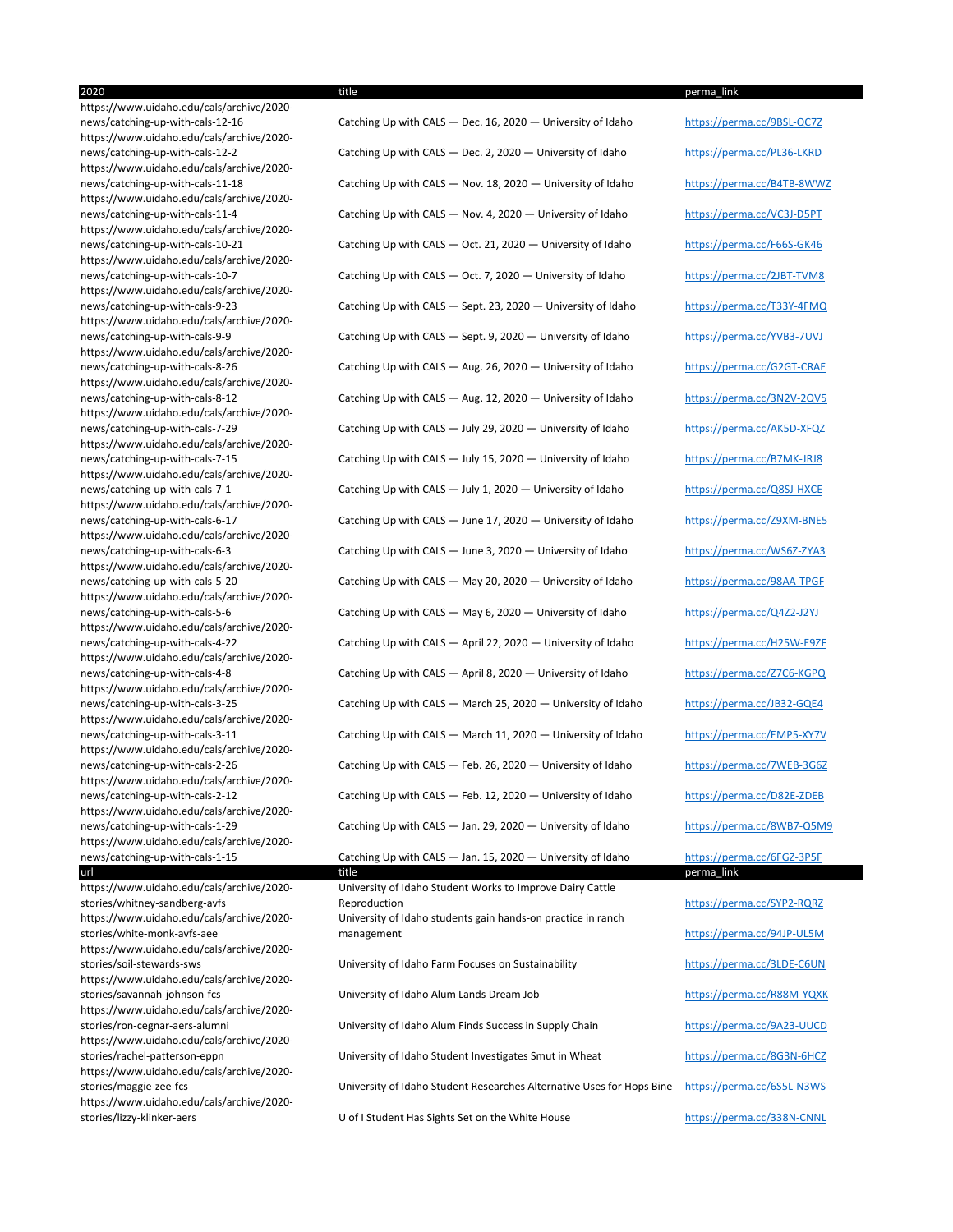https://www.uidaho.edu/cals/archive/2020 https://www.uidaho.edu/cals/archive/2020 https://www.uidaho.edu/cals/archive/2020 https://www.uidaho.edu/cals/archive/2020 https://www.uidaho.edu/cals/archive/2020 https://www.uidaho.edu/cals/archive/2020 https://www.uidaho.edu/cals/archive/2020 https://www.uidaho.edu/cals/archive/2020 https://www.uidaho.edu/cals/archive/2020 https://www.uidaho.edu/cals/archive/2020-

stories/lara-brown-eppn Student Plant Pathologist Tests Idaho Fields for Soil-Borne Diseases https://perma.cc/R5YM-C8LX stories/kylie-kerner-avfs **Entity Contracts** University of Idaho Student Learns About Animals Firsthand https://perma.cc/B36A-U2TQ stories/hannah-doumit-aee University of Idaho Student Charts Own Course https://perma.cc/2JS8-RKZ4 stories/haley-peterson-avfs **Entity Act as Act as Act as University of Idaho Student Studies Mastitis in Cows and Humans** https://perma.cc/5W7D-7WRY stories/face-masks-fcs **Exercice Contracts University of Idaho faculty develop face mask patterns** https://perma.cc/UN9M-A29N stories/cody-bumgarner-aers **Exercice State Constants University of Idaho alum launches bison meat company** https://perma.cc/J5Y9-PXCX stories/caitlynn-hewlett-fcs **Practical Experiences Helps University of Idaho Student Excel** https://perma.cc/CNS3-P4MT stories/brittney-anderson-fcs University of Idaho Student Hopes to be a Positive Influence https://perma.cc/Y3KZ-FBGJ stories/alicia-fanning-fcs **Notalization Contracts** University of Idaho Student Has a Passion for People https://perma.cc/DU2B-B7E2 stories/abby-rowe-ps **Exercice 25 and Structure University of Idaho Grad Blends Unique Passions** https://perma.cc/25ZM-HYYR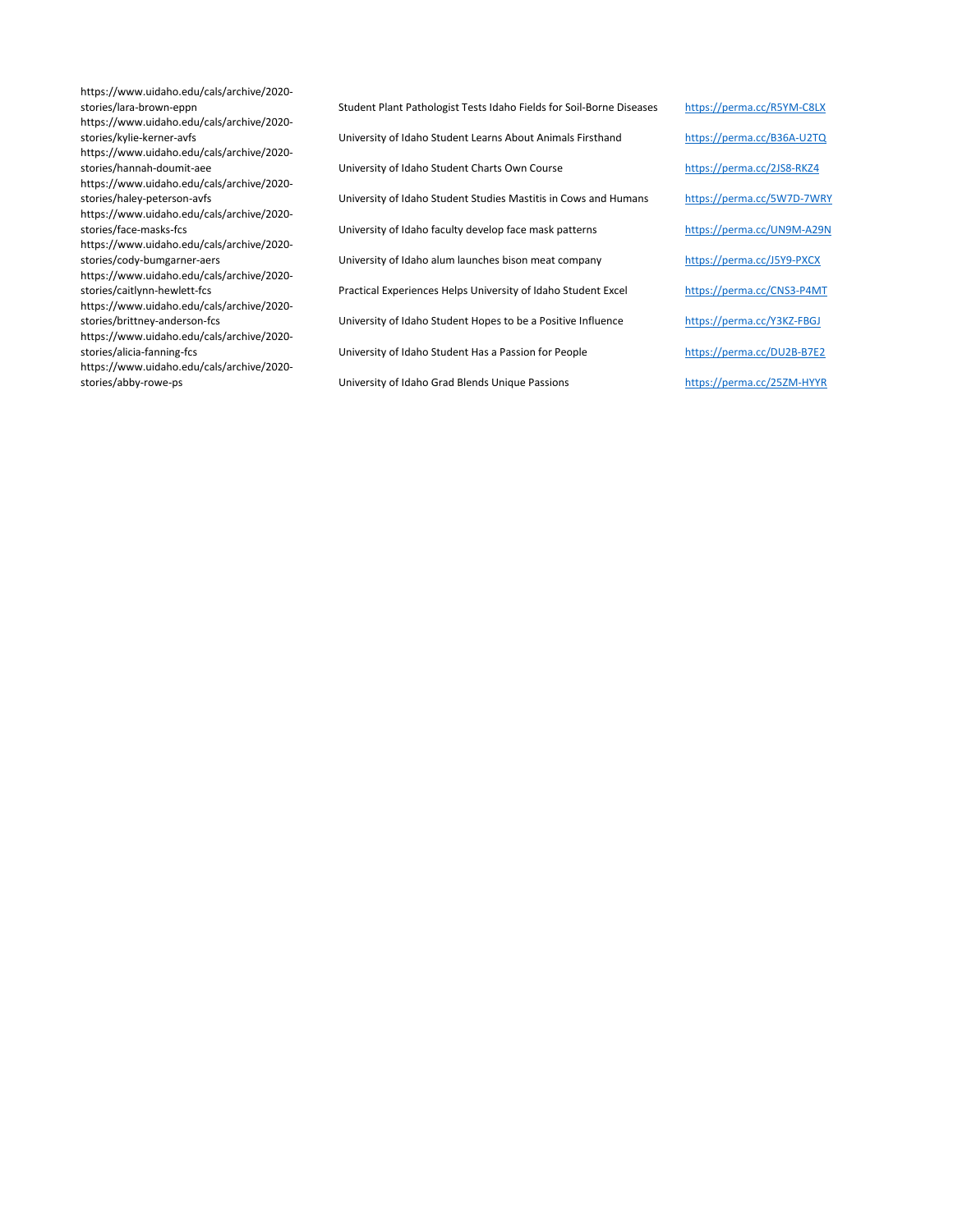https://www.uidaho.edu/cals/archive/2019 https://www.uidaho.edu/cals/archive/2019 https://www.uidaho.edu/cals/archive/2019 https://www.uidaho.edu/cals/archive/2019 https://www.uidaho.edu/cals/archive/2019 https://www.uidaho.edu/cals/archive/2019 https://www.uidaho.edu/cals/archive/2019 https://www.uidaho.edu/cals/archive/2019 https://www.uidaho.edu/cals/archive/2019 https://www.uidaho.edu/cals/archive/2019 https://www.uidaho.edu/cals/archive/2019 https://www.uidaho.edu/cals/archive/2019 https://www.uidaho.edu/cals/archive/2019 https://www.uidaho.edu/cals/archive/2019 https://www.uidaho.edu/cals/archive/2019 https://www.uidaho.edu/cals/archive/2019 https://www.uidaho.edu/cals/archive/2019 https://www.uidaho.edu/cals/archive/2019 https://www.uidaho.edu/cals/archive/2019 https://www.uidaho.edu/cals/archive/2019 https://www.uidaho.edu/cals/archive/2019 https://www.uidaho.edu/cals/archive/2019 https://www.uidaho.edu/cals/archive/2019 https://www.uidaho.edu/cals/archive/2019 https://www.uidaho.edu/cals/archive/2019 https://www.uidaho.edu/cals/archive/2019 https://www.uidaho.edu/cals/archive/2019 https://www.uidaho.edu/cals/archive/2019 stories/ryan-niemeyer-wr https://www.uidaho.edu/cals/archive/2019 https://www.uidaho.edu/cals/archive/2019-

https://www.uidaho.edu/cals/archive/2019-

news/catching-up-with-cals-12-18 Catching Up with CALS — Dec. 18, 2019 — University of Idaho https://perma.cc/63XE-WMJB news/catching-up-with-cals-12-4 Catching Up with CALS — Dec. 4, 2019 — University of Idaho https://perma.cc/UT7U-SJYC news/catching-up-with-cals-11-13 Catching Up with CALS - Nov. 13, 2019 - University of Idaho https://perma.cc/2FUV-KWBS news/catching-up-with-cals-10-30 Catching Up with CALS - Oct. 30, 2019 - University of Idaho https://perma.cc/EKL4-B28Z news/catching-up-with-cals-10-16 Catching Up with CALS - Oct. 16, 2019 - University of Idaho https://perma.cc/TTN8-848B news/catching-up-with-cals-10-2 Catching Up with CALS - Oct. 2, 2019 - University of Idaho https://perma.cc/5THC-WBEF news/catching-up-with-cals-9-18 Catching Up with CALS - Sept. 18, 2019 - University of Idaho https://perma.cc/98TD-CZRS news/catching-up-with-cals-9-4 Catching Up with CALS - Sept. 4, 2019 - University of Idaho https://perma.cc/2VU2-39JH news/catching-up-with-cals-8-21 Catching Up with CALS — Aug. 21, 2019 — University of Idaho https://perma.cc/3H9Y-ASHT news/catching-up-with-cals-8-7 Catching Up with CALS — Aug. 7, 2019 — University of Idaho https://perma.cc/9RVF-7NW3 news/catching-up-with-cals-7-24 Catching Up with CALS - July 24, 2019 - University of Idaho https://perma.cc/3UTA-3FPZ news/catching-up-with-cals-7-10 Catching Up with CALS — July 10, 2019 — University of Idaho https://perma.cc/H95L-VZMR news/catching-up-with-cals-6-26 Catching Up with CALS - June 26, 2019 - University of Idaho https://perma.cc/LZ9V-8KHD news/catching-up-with-cals-6-12 Catching Up with CALS — June 12, 2019 — University of Idaho https://perma.cc/6ARW-2YR3 news/catching-up-with-cals-5-29 Catching Up with CALS — May 29, 2019 — University of Idaho https://perma.cc/2CSV-6GW2 news/catching-up-with-cals-5-15 Catching Up with CALS — May 15, 2019 — University of Idaho https://perma.cc/6VEW-GC94 news/catching-up-with-cals-5-1 Catching Up with CALS — May, 1, 2019 — University of Idaho https://perma.cc/U5QA-UBH5 news/catching-up-with-cals-4-17 Catching Up with CALS — April 17, 2019 — University of Idaho https://perma.cc/AT2A-9CD8 news/catching-up-with-cals-4-3 Catching Up with CALS — April 3, 2019 — University of Idaho https://perma.cc/7U6P-7NBA news/catching-up-with-cals-3-20 Catching Up with CALS — March 20, 2019 — University of Idaho https://perma.cc/CE88-DM62 news/catching-up-with-cals-3-6 Catching Up with CALS — March 6, 2019 — University of Idaho https://perma.cc/YQT8-BWC7 news/catching-up-with-cals-2-20 Catching Up with CALS - Feb. 20, 2019 - University of Idaho https://perma.cc/4N4W-6HQJ news/catching-up-with-cals-2-6 Catching Up with CALS - Feb. 6, 2019 - University of Idaho https://perma.cc/EYX8-7RDJ news/catching-up-with-cals-1-23 Catching Up with CALS - Jan. 23, 2019 - University of Idaho https://perma.cc/3XQT-WP23 news/catching-up-with-cals-1-9 Catching Up with CALS - Jan. 9, 2019 - University of Idaho https://perma.cc/7TF8-NRJS url title title to be made that the set of the set of the set of the set of the set of the perma\_link  $\,$  perma\_link  $\,$ 

stories/whitney-fredrickson-aers UIdaho Grad Prepares for Career as Agricultural Appraiser https://perma.cc/67BZ-6894

stories/satoko-haji-fcs **Subsetive Consult Consumers** determines to Educate Consumers https://perma.cc/5ZDT-JVPN University of Idaho grad aims to Improve Health of Overgrown Forests https://perma.cc/J6JY-RNHU

stories/ryan-kindall-aee UIdaho Graduate Hopes to Inspire Students of His Own https://perma.cc/Z345-T5QQ

stories/morgan-meyers-aers **National State Units Craduate Discovers Career with Crop Metrics** https://perma.cc/F9RN-36LL

stories/mary-engels-wr **National Student Student Studies Small Island Water Dynamics** https://perma.cc/4A8N-YHDE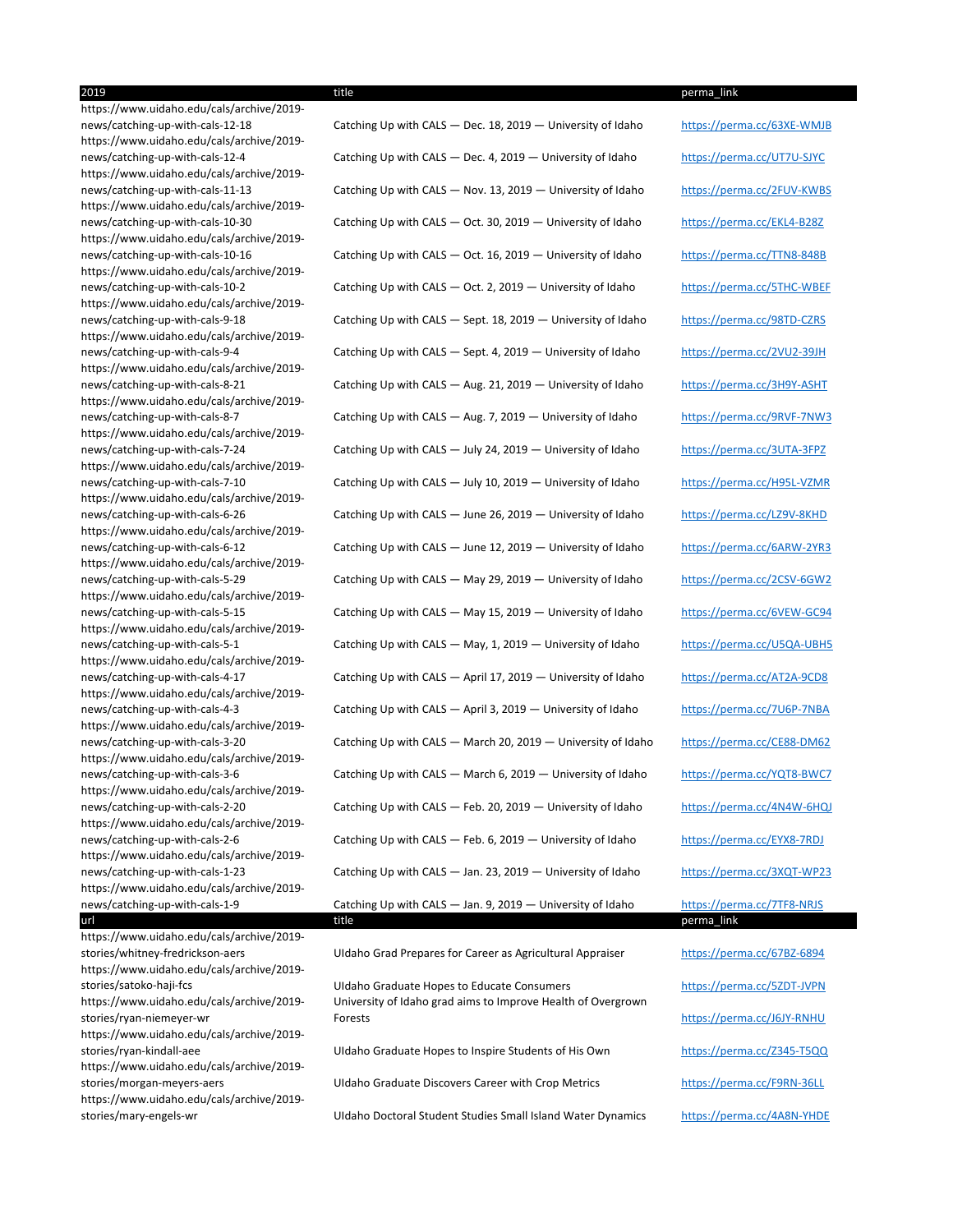| https://www.uidaho.edu/cals/archive/2019-<br>stories/logan-heflin-ps                                                  | Uldaho Student Gains International Experience Through Study<br>Abroad                                                    | https://perma.cc/6FLD-P863 |
|-----------------------------------------------------------------------------------------------------------------------|--------------------------------------------------------------------------------------------------------------------------|----------------------------|
| https://www.uidaho.edu/cals/archive/2019-<br>stories/lauren-anderson-aers                                             | Uldaho Student Gains Experience with University of Idaho Extension https://perma.cc/8NRC-7WDF                            |                            |
| https://www.uidaho.edu/cals/archive/2019-<br>stories/kent-youngdahl-sws<br>https://www.uidaho.edu/cals/archive/2019-  | Uldaho Student Discovers Path to Sustainable Food Systems                                                                | https://perma.cc/HB97-ZZVW |
| stories/julio-galvan-zamora-ps<br>https://www.uidaho.edu/cals/archive/2019-                                           | Hard Work and Determination Pays off for Uldaho Student                                                                  | https://perma.cc/DQ8V-9BH8 |
| stories/ivy-kloepfer-sfs<br>https://www.uidaho.edu/cals/archive/2019-                                                 | Uldaho Student Takes Unusual Journey to Higher Education                                                                 | https://perma.cc/P2VL-58Z3 |
| stories/isaac-riley-avs<br>https://www.uidaho.edu/cals/archive/2019-                                                  | Student Finds Home and Passion at Uldaho<br>Desire for Agriculture Career Made Uldaho the Perfect Fit for                | https://perma.cc/A4T5-AGR3 |
| stories/holly-hale-aers<br>https://www.uidaho.edu/cals/archive/2019-                                                  | <b>Recent Grad</b>                                                                                                       | https://perma.cc/G7QB-ZXKQ |
| stories/elizabeth-tanner-ps<br>https://www.uidaho.edu/cals/archive/2019-                                              | Elizabeth Tanner Realizes Passion for Horticulture at Uldaho                                                             | https://perma.cc/4T2P-P2H5 |
| stories/danny-baldwin-sws<br>https://www.uidaho.edu/cals/archive/2019-                                                | Uldaho Student Balances Military Service and Soil Science                                                                | https://perma.cc/NWE5-CUBB |
| stories/colin-whitaker-fcs<br>https://www.uidaho.edu/cals/archive/2019-                                               | Uldaho Student Prepares for Career in Performance Nutrition                                                              | https://perma.cc/86V6-BWX3 |
| stories/claire-miley-sfs                                                                                              | Uldaho Graduate Works to Ensure Safe Food                                                                                | https://perma.cc/55NP-GH2X |
| https://www.uidaho.edu/cals/archive/2019-<br>stories/chelsey-sharp-aee                                                | Uldaho Student Ready to Take on the Classroom as an Agricultural<br>Educator                                             | https://perma.cc/6VCG-YD4F |
| https://www.uidaho.edu/cals/archive/2019-<br>stories/brianna-buseman-avs<br>https://www.uidaho.edu/cals/archive/2019- | Uldaho Student Works to Improve Meat Tenderness for Consumers https://perma.cc/D8NK-G5MM                                 |                            |
| stories/brendan-negri-avs<br>https://www.uidaho.edu/cals/archive/2019-                                                | <b>Uldaho Student Discovers Passion for Meat Science</b>                                                                 | https://perma.cc/GM8J-NFF2 |
| stories/bishal-thapa-aee<br>https://www.uidaho.edu/cals/archive/2019-                                                 | Uldaho Student Prospers Far from Home                                                                                    | https://perma.cc/6B4X-9TNF |
| stories/beth-ropski-fcs<br>https://www.uidaho.edu/cals/archive/2019-                                                  | Uldaho Graduate Student Finds Her Place Teaching                                                                         | https://perma.cc/K8NM-8XKS |
| stories/apparel-textiles-design-belts<br>https://www.uidaho.edu/cals/archive/2019-                                    | Apparel, Textiles and Design Belts with Band story   Uldaho<br>Uldaho Student Broadens Perspective Through International | https://perma.cc/EL2K-DN9C |
| stories/anna-pratt-aee                                                                                                | Experience                                                                                                               | https://perma.cc/W4H3-BSMW |
| https://www.uidaho.edu/cals/archive/2019-<br>stories/alex-kelly-avs                                                   | Uldaho Student Gains International Experience in New Zealand                                                             | https://perma.cc/KV5L-SCNX |
| https://www.uidaho.edu/cals/archive/2019-<br>stories/abbie-uhlenkott-avs                                              | <b>Uldaho Student Discovers Passion for Meat Science</b>                                                                 | https://perma.cc/HK3B-X5NP |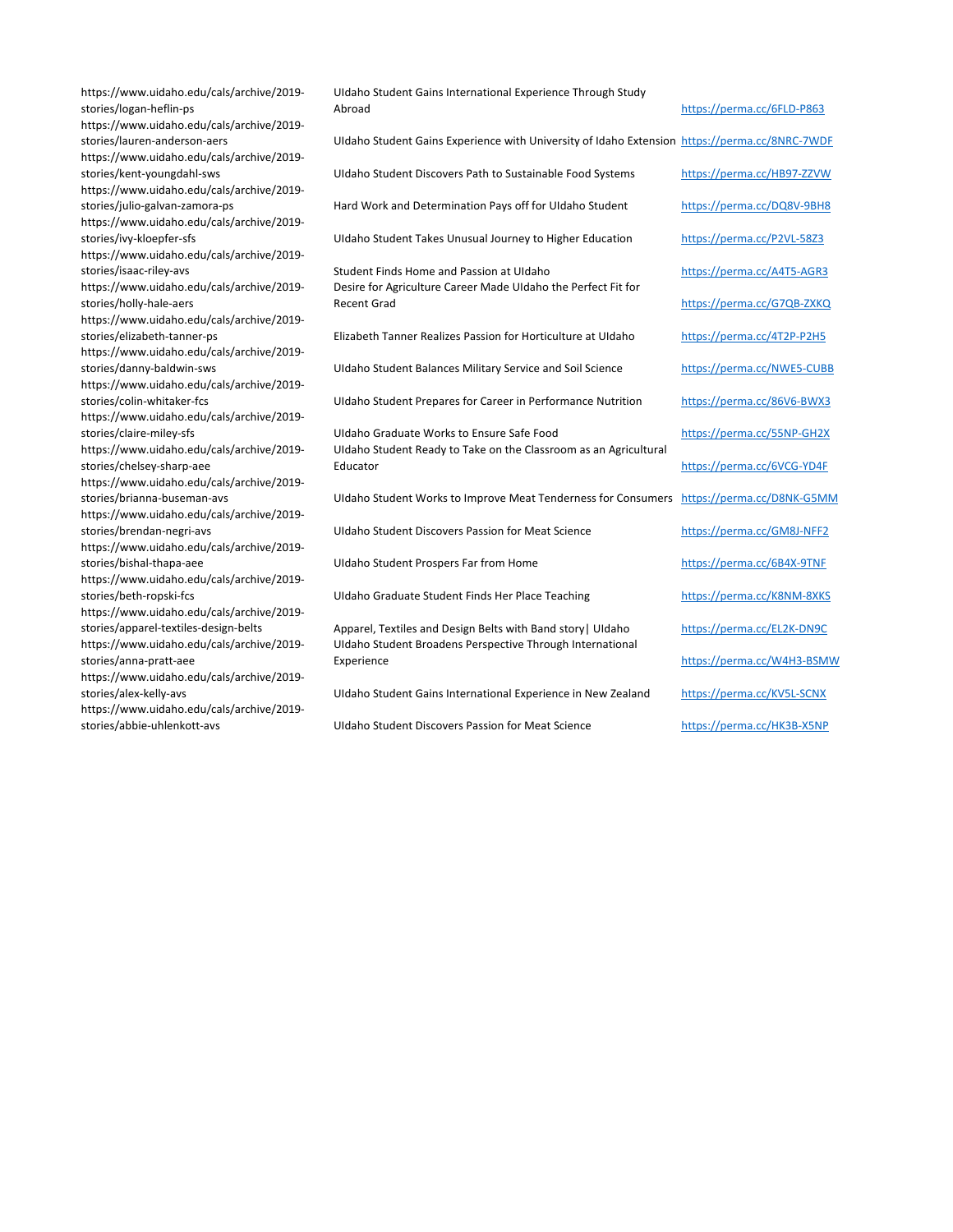https://www.uidaho.edu/cals/archive/2018 https://www.uidaho.edu/cals/archive/2018 https://www.uidaho.edu/cals/archive/2018 https://www.uidaho.edu/cals/archive/2018 https://www.uidaho.edu/cals/archive/2018 https://www.uidaho.edu/cals/archive/2018 https://www.uidaho.edu/cals/archive/2018 https://www.uidaho.edu/cals/archive/2018 https://www.uidaho.edu/cals/archive/2018 https://www.uidaho.edu/cals/archive/2018 https://www.uidaho.edu/cals/archive/2018 https://www.uidaho.edu/cals/archive/2018 https://www.uidaho.edu/cals/archive/2018 https://www.uidaho.edu/cals/archive/2018 https://www.uidaho.edu/cals/archive/2018 https://www.uidaho.edu/cals/archive/2018 https://www.uidaho.edu/cals/archive/2018 https://www.uidaho.edu/cals/archive/2018 https://www.uidaho.edu/cals/archive/2018 https://www.uidaho.edu/cals/archive/2018 https://www.uidaho.edu/cals/archive/2018 https://www.uidaho.edu/cals/archive/2018 https://www.uidaho.edu/cals/archive/2018 https://www.uidaho.edu/cals/archive/2018 https://www.uidaho.edu/cals/archive/2018 news/catching-up-with-cals-1-10 Catching Up with CALS | Jan. 10, 2018 | University of Idaho https://perma.cc/ZC7Q-ADJ9 url title title to be made that the perma\_link of the set of the set of the set of the set of the set of the s https://www.uidaho.edu/cals/archive/2018-

https://www.uidaho.edu/cals/archive/2018 stories/santos-vargas-fcs https://www.uidaho.edu/cals/archive/2018 https://www.uidaho.edu/cals/archive/2018 stories/morgan-morrisroe-fcs https://www.uidaho.edu/cals/archive/2018-

https://www.uidaho.edu/cals/archive/2018-

https://www.uidaho.edu/cals/archive/2018-

news/catching-up-with-cals-12-12 Catching Up with CALS | Dec. 12, 2018 | University of Idaho https://perma.cc/8X47-NCN7 news/catching-up-with-cals-11-28 Catching Up with CALS | Nov. 28, 2018 | University of Idaho https://perma.cc/HTZ7-DZEF news/catching-up-with-cals-11-14 Catching Up with CALS | Nov. 14, 2018 | University of Idaho https://perma.cc/S4ZS-KAA2 news/catching-up-with-cals-10-31 Catching Up with CALS | Oct. 31, 2018 | University of Idaho https://perma.cc/49M6-96LY news/catching-up-with-cals-10-17 Catching Up with CALS | Oct. 17, 2018 | University of Idaho https://perma.cc/EU7H-WXMX news/catching-up-with-cals-10-3 Catching Up with CALS | Oct. 3, 2018 | University of Idaho https://perma.cc/6A49-86VG news/catching-up-with-cals-9-19 Catching Up with CALS | Sept. 19, 2018 | University of Idaho https://perma.cc/8TA5-A3U2 news/catching-up-with-cals-9-5 Catching Up with CALS | Sept. 5, 2018 | University of Idaho https://perma.cc/UYF4-7K4X news/catching-up-with-cals-8-22 Catching Up with CALS | Aug. 22, 2018 | University of Idaho https://perma.cc/5QZ4-99DQ news/catching-up-with-cals-8-8 Catching Up with CALS | Aug. 8, 2018 | University of Idaho https://perma.cc/SX69-6FXJ news/catching-up-with-cals-7-25 Catching Up with CALS | July 25, 2018 | University of Idaho https://perma.cc/YRN7-6V5B news/catching-up-with-cals-7-11 Catching Up with CALS | July 11, 2018 | University of Idaho https://perma.cc/A8VQ-QZPT news/catching-up-with-cals-6-27 Catching Up with CALS | June 27, 2018 | University of Idaho https://perma.cc/T5RB-96Y6 news/catching-up-with-cals-6-13 Catching Up with CALS | June 13, 2018 | University of Idaho https://perma.cc/27PE-PKNA news/catching-up-with-cals-5-30 Catching Up with CALS | May 30, 2018 | University of Idaho https://perma.cc/YH3Z-TPTX news/catching-up-with-cals-5-16 Catching Up with CALS | May 16, 2018 | University of Idaho https://perma.cc/8TDW-G7E3 news/catching-up-with-cals-5-2 Catching Up with CALS | May 2, 2018 | University of Idaho https://perma.cc/H8ME-925H news/catching-up-with-cals-4-18 Catching Up with CALS | April 18, 2018 | University of Idaho https://perma.cc/MQA4-Z7NS news/catching-up-with-cals-4-4 Catching Up with CALS | April 4, 2018 | University of Idaho https://perma.cc/JHP2-HND5 news/catching-up-with-cals-3-21 Catching Up with CALS | March 21, 2018 | University of Idaho https://perma.cc/SD9Q-RPZC news/catching-up-with-cals-3-7 Catching Up with CALS | March 7, 2018 | University of Idaho https://perma.cc/DPS5-WX6L news/catching-up-with-cals-2-21 Catching Up with CALS | Feb. 21, 2018 | University of Idaho https://perma.cc/Y8VS-RH7E news/catching-up-with-cals-2-7 Catching Up with CALS | Feb. 7, 2018 | University of Idaho https://perma.cc/9CTK-F5QZ news/catching-up-with-cals-1-24 Catching Up with CALS | Jan. 24, 2018 | University of Idaho https://perma.cc/V7ZX-UBXF

stories/shannon-royals-ps UIdaho Student Finds A Second Home story | University of Idaho https://perma.cc/A4JZ-CLL9 UIdaho Alum Discovers Passion for Apparel and the Outdoor Industry https://perma.cc/XG9S-RSD2

stories/rem-fox-sfs UIdaho Student Finds Community in Food Science and Sigma Chi https://perma.cc/CDK6-TBY8 UIdaho Textile and Design Student Joins CottonWorks Ambassador Program https://perma.cc/YF8D-NA48

stories/marie-mellick-aee Than UIdaho Student Plans to Use Rangeland More Efficiently https://perma.cc/2ZBL-NM2W

stories/maddie-jeans-sws **UIDAho Student Makes Time for Music story | University of Idaho** https://perma.cc/3BFT-QTLT

stories/leanna-keleher-fcs UIdaho Student Strives to Help Women and Families on the Palouse https://perma.cc/ND99-CVGU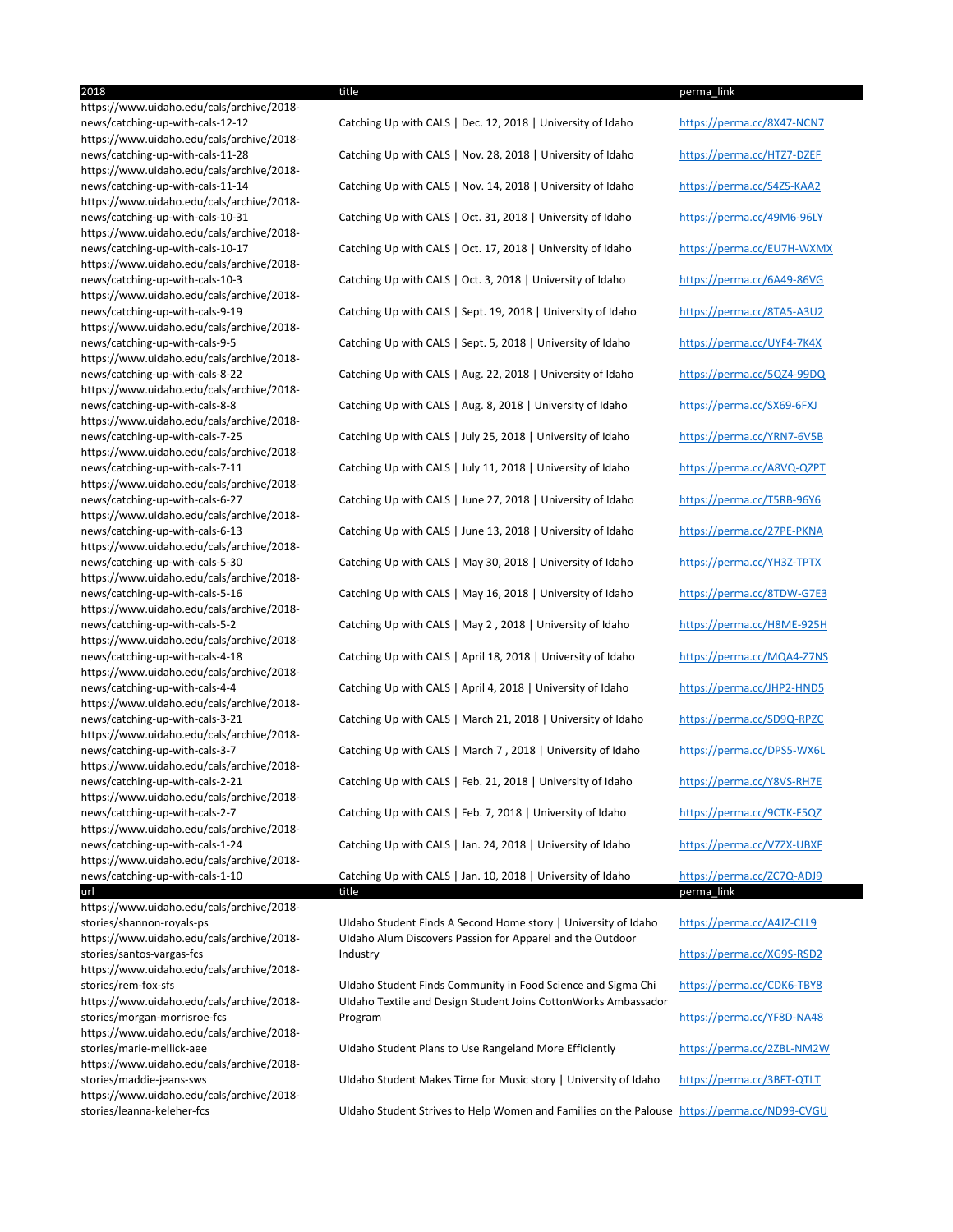https://www.uidaho.edu/cals/archive/2018 https://www.uidaho.edu/cals/archive/2018 https://www.uidaho.edu/cals/archive/2018 stories/elexus-moore-aee https://www.uidaho.edu/cals/archive/2018 https://www.uidaho.edu/cals/archive/2018 stories/dain-johnson-aers https://www.uidaho.edu/cals/archive/2018 https://www.uidaho.edu/cals/archive/2018 stories/cole-dustin-aers https://www.uidaho.edu/cals/archive/2018 stories/christina-dingman-fcs https://www.uidaho.edu/cals/archive/2018 https://www.uidaho.edu/cals/archive/2018-

https://www.uidaho.edu/cals/archive/2018 stories/bethany-newtson-aee

stories/kayla-yearout-ps **National Accord Community Community** UIdaho Student Researches Blackleg Disease Resistance in Canola https://perma.cc/7FU3-KX3W

stories/jenna-ellis-fcs **Nightland Alumna Fellow at Stanford story** | University of Idaho https://perma.cc/8UBW-BYH7 Deerkop Scholarship Allows St. Maries Student to Pursue Degree at UIdaho https://perma.cc/8GBA-5BNV

stories/drew-papineau-avs UIdaho Student Finds Passion Through Steer-A-Year Program https://perma.cc/F3N5-RUP5 UIdaho Student Explores Passion for Agriculture Through Study Abroad https://perma.cc/2FQ4-W3S5

stories/connie-may-fcs-ps **Exercice 2NWH-UKZF** UIdaho Student Plans to Help Veterans with Her Degrees https://perma.cc/2NWH-UKZF UIdaho Students Gain Valuable Experience with Financial Services Firm https://perma.cc/3ZFL-J6RW

> UIdaho Alumna Overcomes Learning Disability to Earn Degree in Nutrition https://perma.cc/TNQ7-EHSK

stories/carly-weaver-aers **National Agriculture** UIdaho Student Ties Together Love of Business and Agriculture https://perma.cc/923K-LMUU

stories/brett-wilder-aers volatility in Livestock Market https://perma.cc/S9L3-CQDC UIdaho Student Harnesses Love of Learning to Pursue Agricultural Education https://perma.cc/JFF4-9NG8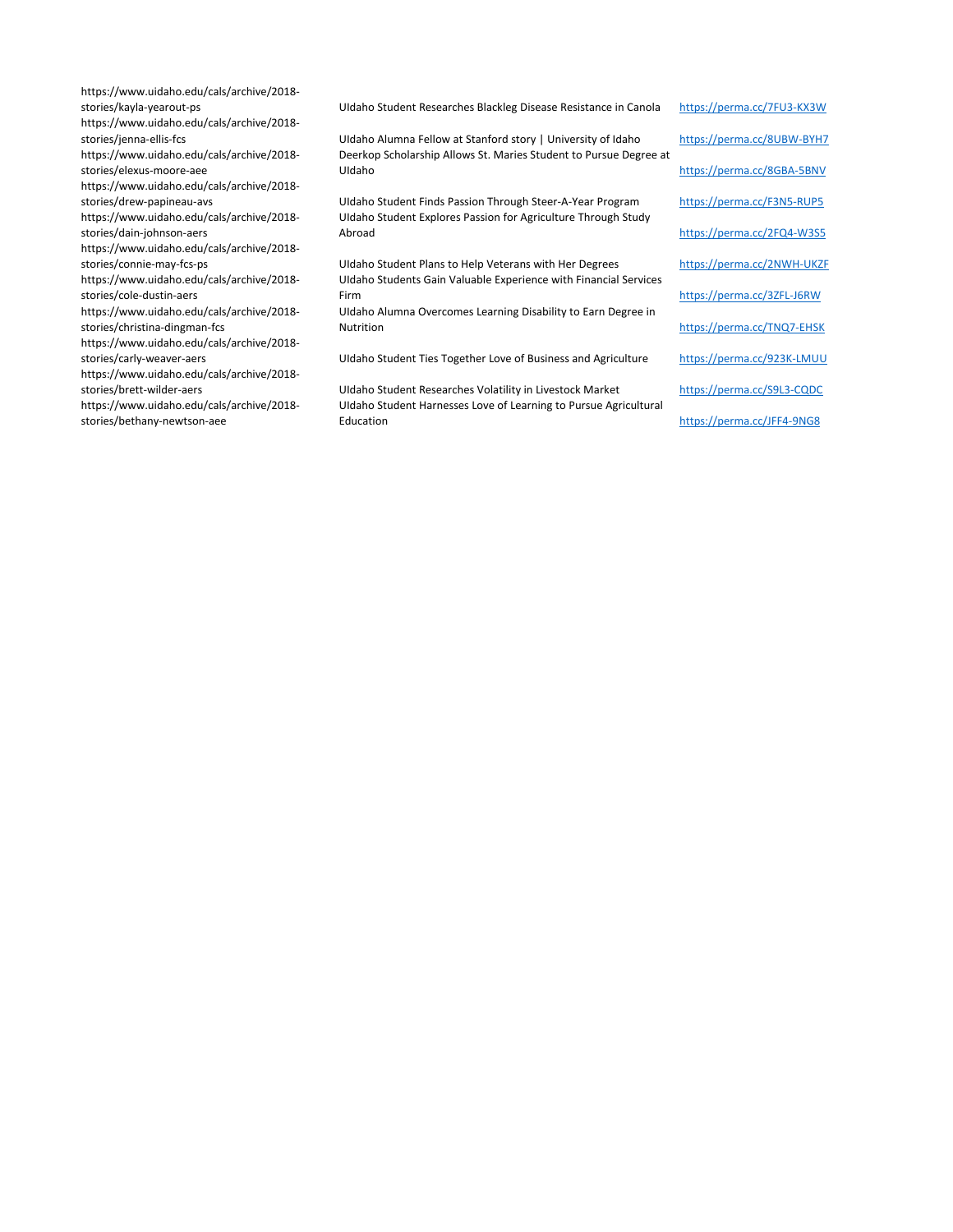https://www.uidaho.edu/cals/archive/2017 https://www.uidaho.edu/cals/archive/2017 https://www.uidaho.edu/cals/archive/2017 https://www.uidaho.edu/cals/archive/2017 https://www.uidaho.edu/cals/archive/2017 https://www.uidaho.edu/cals/archive/2017 https://www.uidaho.edu/cals/archive/2017 https://www.uidaho.edu/cals/archive/2017 https://www.uidaho.edu/cals/archive/2017 https://www.uidaho.edu/cals/archive/2017 https://www.uidaho.edu/cals/archive/2017 https://www.uidaho.edu/cals/archive/2017 https://www.uidaho.edu/cals/archive/2017 https://www.uidaho.edu/cals/archive/2017 https://www.uidaho.edu/cals/archive/2017 https://www.uidaho.edu/cals/archive/2017 https://www.uidaho.edu/cals/archive/2017 https://www.uidaho.edu/cals/archive/2017 https://www.uidaho.edu/cals/archive/2017 https://www.uidaho.edu/cals/archive/2017 https://www.uidaho.edu/cals/archive/2017 https://www.uidaho.edu/cals/archive/2017 https://www.uidaho.edu/cals/archive/2017 https://www.uidaho.edu/cals/archive/2017 https://www.uidaho.edu/cals/archive/2017 url title title to be made that the perma\_link of the set of the set of the set of the set of the set of the s https://www.uidaho.edu/cals/archive/2017 https://www.uidaho.edu/cals/archive/2017 https://www.uidaho.edu/cals/archive/2017 https://www.uidaho.edu/cals/archive/2017 https://www.uidaho.edu/cals/archive/2017-

https://www.uidaho.edu/cals/archive/2017-

https://www.uidaho.edu/cals/archive/2017-

news/catching-up-with-cals-12-13 Catching Up with CALS | Dec. 13, 2017 | University of Idaho https://perma.cc/G7TL-YAF7 news/catching-up-with-cals-11-29 Catching Up with CALS | Nov. 29, 2017 | University of Idaho https://perma.cc/5ENW-NZQY news/catching-up-with-cals-11-15 Catching Up with CALS | Nov. 15, 2017 | University of Idaho https://perma.cc/9EE4-2MMN news/catching-up-with-cals-11-1 Catching Up with CALS | Nov. 1, 2017 | University of Idaho https://perma.cc/TH3K-TZJT news/catching-up-with-cals-10-18 Catching Up with CALS | Oct. 18, 2017 | University of Idaho https://perma.cc/BX62-6PAP news/catching-up-with-cals-10-4 Catching Up with CALS | Oct. 4, 2017 | University of Idaho https://perma.cc/NUH2-9N9D news/catching-up-with-cals-9-20 Catching Up with CALS | Sept. 20, 2017 | University of Idaho https://perma.cc/44M6-NPTG news/catching-up-with-cals-9-6 Catching Up with CALS | Sept. 6, 2017 | University of Idaho https://perma.cc/WG7K-T3CL news/catching-up-with-cals-8-23 Catching Up with CALS | Aug. 23, 2017 | University of Idaho https://perma.cc/DR7P-HLC2 news/catching-up-with-cals-8-9 Catching Up with CALS | Aug. 9, 2017 | University of Idaho https://perma.cc/P3ZS-FH24 news/catching-up-with-cals-7-26 Catching Up with CALS | July 26, 2017 | University of Idaho https://perma.cc/RZG4-3WR5 news/catching-up-with-cals-7-12 Catching Up with CALS | July 12, 2017 | University of Idaho https://perma.cc/G4XS-BFLX news/catching-up-with-cals-6-28 Catching Up with CALS | June 28, 2017 | University of Idaho https://perma.cc/6FZA-42KH news/catching-up-with-cals-6-14 Catching Up with CALS | June 14, 2017 | University of Idaho https://perma.cc/L2W7-MBDK news/catching-up-with-cals-5-31 Catching Up with CALS | May 31, 2017 | University of Idaho https://perma.cc/FJ5P-78RX news/catching-up-with-cals-5-17 Catching Up with CALS | May 17, 2017 | University of Idaho https://perma.cc/D4D4-PTSQ news/catching-up-with-cals-5-3 Catching Up with CALS | May 3, 2017 | University of Idaho https://perma.cc/J4XQ-WTCE news/catching-up-with-cals-4-19 Catching Up with CALS | April 19, 2017 | University of Idaho https://perma.cc/G7CW-YFK8 news/catching-up-with-cals-4-5 Catching Up with CALS | April 5, 2017 | University of Idaho https://perma.cc/BPU2-Q5WT news/catching-up-with-cals-3-22 Catching Up with CALS | March 22, 2017 | University of Idaho https://perma.cc/F6PM-9UW9 news/catching-up-with-cals-3-8 Catching Up with CALS | March 8, 2017 | University of Idaho https://perma.cc/3HCJ-PMZ4 news/catching-up-with-cals-2-22 Catching Up with CALS | Feb. 22, 2017 | University of Idaho https://perma.cc/5MUP-KHS8 news/catching-up-with-cals-2-8 Catching Up with CALS | Feb. 8, 2017 | University of Idaho https://perma.cc/8BPW-2HKK news/catching-up-with-cals-1-25 Catching Up with CALS | Jan. 25, 2017 | University of Idaho https://perma.cc/9T77-WKHB news/catching-up-with-cals-1-11 Catching Up with CALS | Jan. 11, 2017 | University of Idaho https://perma.cc/9M2T-ZMFH

stories/zoe-kemeys-mcdonald The Matrix of Food — University of Idaho https://perma.cc/YK3H-UPDM stories/trevor-owens-ps **Maintaining the Field — University of Idaho** https://perma.cc/8V6Y-G8QS stories/thanksgiving-culture-fcs UIdaho Dietetics Students Create Unity with Thanksgiving Recipes https://perma.cc/H22D-T5HU stories/soil-stewards Growing Future Farmers story | University of Idaho https://perma.cc/YE4Q-9GJX stories/mitch-coats-aee Make Hay While the Sun Shines story | University of Idaho https://perma.cc/BX8K-8SU7 stories/megan-johnson **Continuing the Tradition story | University of Idaho** https://perma.cc/2FNB-928B stories/matt-morra-mustard The Many Uses of Mustard story | University of Idaho https://perma.cc/D4MZ-KL84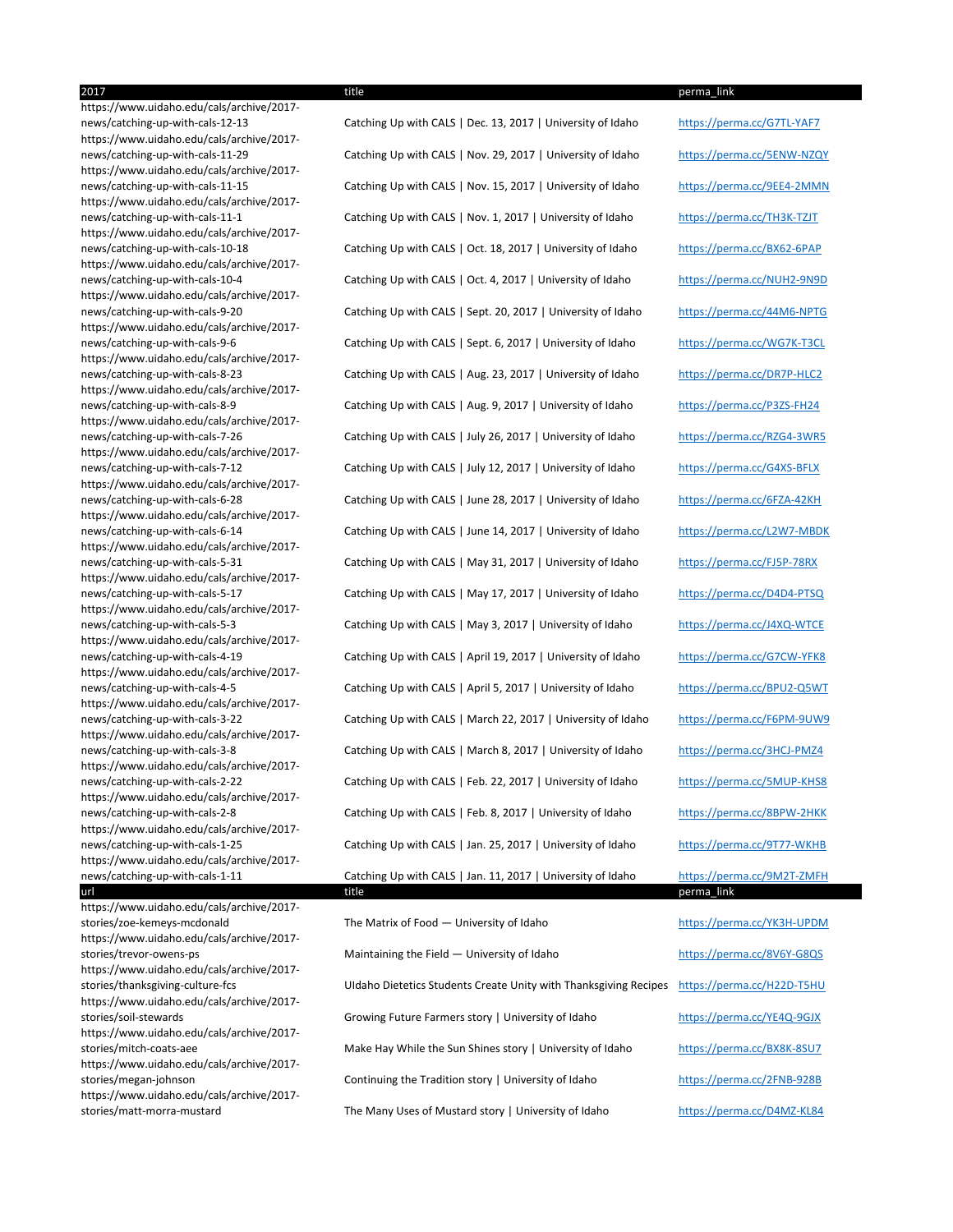https://www.uidaho.edu/cals/archive/2017 https://www.uidaho.edu/cals/archive/2017 https://www.uidaho.edu/cals/archive/2017 https://www.uidaho.edu/cals/archive/2017 https://www.uidaho.edu/cals/archive/2017 https://www.uidaho.edu/cals/archive/2017 https://www.uidaho.edu/cals/archive/2017 https://www.uidaho.edu/cals/archive/2017 https://www.uidaho.edu/cals/archive/2017 https://www.uidaho.edu/cals/archive/2017 https://www.uidaho.edu/cals/archive/2017 https://www.uidaho.edu/cals/archive/2017 https://www.uidaho.edu/cals/archive/2017 https://www.uidaho.edu/cals/archive/2017 stories/doumit https://www.uidaho.edu/cals/archive/2017 https://www.uidaho.edu/cals/archive/2017 https://www.uidaho.edu/cals/archive/2017 stories/climate-change https://www.uidaho.edu/cals/archive/2017-

https://www.uidaho.edu/cals/archive/2017-

https://www.uidaho.edu/cals/archive/2017 stories/ambassadors CALS Ambassador — University of Idaho https://perma.cc/AZ93-9LEN

stories/madi-moore-aers **The Value of Water story | University of Idaho** https://perma.cc/4X3K-5DW8 stories/liz-bumstead-aee A Summer of Science story | University of Idaho https://perma.cc/4HUU-MYCF stories/lauryn-ringwood-aers Flexibility in Economics story | University of Idaho https://perma.cc/E5MB-LFP2 stories/landscapes-in-transition Landscapes in Transition story | University of Idaho https://perma.cc/L6QV-JGQY stories/kailyn-gady-aers **A Love of Numbers story | University of Idaho** https://perma.cc/P9K2-S5V6 stories/justine-carlson-ps **Not According to Plan — University of Idaho** https://perma.cc/6ABT-UVLP stories/joyce-sun external content of Finding Identity in Doubt story | University of Idaho https://perma.cc/M6QZ-C6J4 stories/jenny-bautista **A Heart in Agriculture story | University of Idaho** https://perma.cc/SF83-BYK8 stories/jane-snelling entity of thought story | University of Idaho https://perma.cc/8RJK-R8AD stories/jake-smith Creative Outlets story | University of Idaho https://perma.cc/9Z8S-8S26 stories/jacob-hause-sfs **For the Love of Food story | University of Idaho** https://perma.cc/5R3D-6QTH stories/jaclin-tahir-fcs **From Sudan to Moscow story | University of Idaho** https://perma.cc/6H2B-UXAT stories/ericka-rupp-alumni-fcs Strengthening Idaho Families story | University of Idaho https://perma.cc/ZE9F-QXFH Matt Doumit Named Associate Dean and Director of Academic Programs — University of Idaho — College of Agricultural and Life Sciences https://perma.cc/9GBU-8C3S stories/corrina-cheatham-avs **Changing Her Future story | University of Idaho** https://perma.cc/UN23-LCDV stories/colin-stone-aee Networking is Key story | University of Idaho https://perma.cc/2DMF-XRD9 REACCH Wraps Up — Feature Story — University of Idaho — College of Agricultural and Life Sciences https://perma.cc/P9H7-CVSH

stories/bret-kindall-aee Coaching the Future of Agricultural Education story | UIdaho https://perma.cc/9TGE-6JJM

stories/aphid-research **Assessing Aphid Damage story | University of Idaho** https://perma.cc/58HL-QM23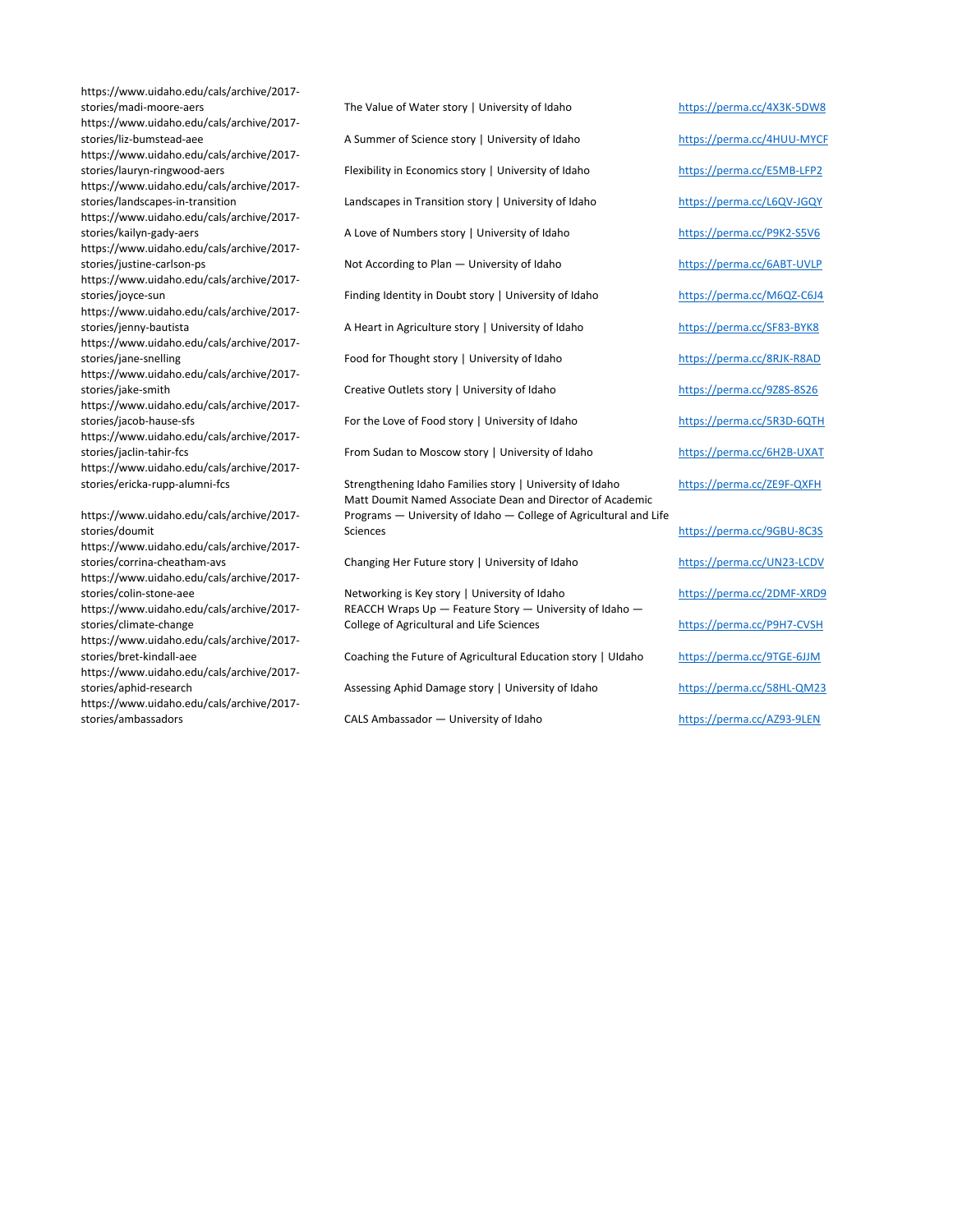2016 title perma\_link https://www.uidaho.edu/cals/archive/2016 https://www.uidaho.edu/cals/archive/2016 https://www.uidaho.edu/cals/archive/2016 https://www.uidaho.edu/cals/archive/2016 https://www.uidaho.edu/cals/archive/2016 https://www.uidaho.edu/cals/archive/2016 https://www.uidaho.edu/cals/archive/2016 https://www.uidaho.edu/cals/archive/2016 https://www.uidaho.edu/cals/archive/2016 https://www.uidaho.edu/cals/archive/2016 https://www.uidaho.edu/cals/archive/2016 https://www.uidaho.edu/cals/archive/2016 https://www.uidaho.edu/cals/archive/2016 https://www.uidaho.edu/cals/archive/2016 https://www.uidaho.edu/cals/archive/2016 https://www.uidaho.edu/cals/archive/2016 https://www.uidaho.edu/cals/archive/2016 https://www.uidaho.edu/cals/archive/2016 https://www.uidaho.edu/cals/archive/2016 https://www.uidaho.edu/cals/archive/2016 https://www.uidaho.edu/cals/archive/2016 https://www.uidaho.edu/cals/archive/2016 https://www.uidaho.edu/cals/archive/2016 https://www.uidaho.edu/cals/archive/2016 https://www.uidaho.edu/cals/archive/2016-

stories/summer-internship-laramie-stipe CALS Ambassador story | College of Agricultural & Life Sciences https://perma.cc/D3TK-HNYA International Field Trips Show Students the World | University of Idaho https://perma.cc/H9MV-MPL7

url title title to be made that the series of the perma\_link of the perma\_link of  $\sim$ 

stories/rock-creek-ranch-wyatt-smith CALS Student Called Rock Creek Ranch Home story | UIdaho https://perma.cc/LB46-Z3UN

stories/ritchie-fashion-show **Ritchie Fashion Show and Exhibition** | University of Idaho https://perma.cc/3XSE-4TFT

https://www.uidaho.edu/cals/archive/2016 https://www.uidaho.edu/cals/archive/2016 stories/study-aboard https://www.uidaho.edu/cals/archive/2016 stories/rural-life-travis-chase **Work Ethic and Success story** | University of Idaho https://perma.cc/JMA6-UWNA https://www.uidaho.edu/cals/archive/2016 https://www.uidaho.edu/cals/archive/2016-

news/catching-up-with-cals-12-7-16 Catching Up with CALS | Dec. 7, 2016 | University of Idaho https://perma.cc/H9R4-UXML news/catching-up-with-cals-11-30-16 Catching Up with CALS | Nov. 30, 2016 | University of Idaho https://perma.cc/FX8Y-ZVAT news/catching-up-with-cals-11-16-16 Catching Up with CALS | Nov. 16, 2016 | University of Idaho https://perma.cc/NFS9-4S4W news/catching-up-with-cals-11-2-16 Catching Up with CALS | Nov. 2, 2016 | University of Idaho https://perma.cc/9CLV-QLJ4 news/catching-up-with-cals-10-19-16 Catching Up with CALS | Oct. 19, 2016 | University of Idaho https://perma.cc/4PYC-WEKP news/catching-up-with-cals-10-5-16 Catching Up with CALS | Oct. 5, 2016 | University of Idaho https://perma.cc/3QG8-NXMN news/catching-up-with-cals-9-21-16 Catching Up with CALS | Sept. 21, 2016 | University of Idaho https://perma.cc/MZQ2-3YTU news/catching-up-with-cals-9-7-16 Catching Up with CALS | Sept. 7, 2016 | University of Idaho https://perma.cc/7763-65HF news/catching-up-with-cals-8-24-16 Catching Up with CALS | Aug. 24, 2016 | University of Idaho https://perma.cc/HW7D-5468 news/catching-up-with-cals-8-10-16 Catching Up with CALS | Aug. 10, 2016 | University of Idaho https://perma.cc/KK2E-QHZU news/catching-up-with-cals-7-27-16 Catching Up with CALS | July 27, 2016 | University of Idaho https://perma.cc/HUC4-USRU news/catching-up-with-cals-7-13-16 Catching Up with CALS | July 13, 2016 | University of Idaho https://perma.cc/JC2U-8AD6 news/catching-up-with-cals-6-29-16 Catching Up with CALS | June 29, 2016 | University of Idaho https://perma.cc/JRW7-MMV8 news/catching-up-with-cals-6-15-16 Catching Up with CALS | June 15, 2016 | University of Idaho https://perma.cc/W8ZX-23UX news/catching-up-with-cals-6-1-16 Catching Up with CALS | June 1, 2016 | University of Idaho https://perma.cc/7RA6-6NL6 news/catching-up-with-cals-5-18-16 Catching Up with CALS | May 18, 2016 | University of Idaho https://perma.cc/H3VC-YLUQ news/catching-up-with-cals-5-4-16 Catching Up with CALS | May 4, 2016 | University of Idaho https://perma.cc/43XM-KB3F news/catching-up-with-cals-4-20-16 Catching Up with CALS | April 20, 2016 | University of Idaho https://perma.cc/Z8EJ-3XJF news/catching-up-with-cals-4-6-16 Catching Up with CALS | April 6, 2016 | University of Idaho https://perma.cc/29MG-6UP3 news/catching-up-with-cals-3-23-16 Catching Up with CALS | March 23, 2016 | University of Idaho https://perma.cc/JBP2-4WWZ news/catching-up-with-cals-3-9-16 Catching Up with CALS | March 9, 2016 | University of Idaho https://perma.cc/LUY7-X54A news/catching-up-with-cals-2-24-16 Catching Up with CALS | Feb. 24, 2016 | University of Idaho https://perma.cc/WPC8-VUL7 news/catching-up-with-cals-2-10-16 Catching Up with CALS | Feb. 10, 2016 | University of Idaho https://perma.cc/9FAL-FV5Y news/all-aboard-1-13-16 All Aboard | Jan. 13, 2016 | University of Idaho https://perma.cc/A7GR-NXV5 news/all-aboard-1-27-16 All Aboard | Jan. 17, 2016 | University of Idaho https://perma.cc/3589-6H47

https://www.uidaho.edu/cals/archive/2016 https://www.uidaho.edu/cals/archive/2016 stories/ranch-management-melissa-woods

stories/recovering-health-feeds-lauren-keeney Graduate Develops Passion for Nutrition story | UIdaho https://perma.cc/9UR8-CJEV Armed Forces prepares CALS student for ranch life | University of Idaho https://perma.cc/2FFE-FTXM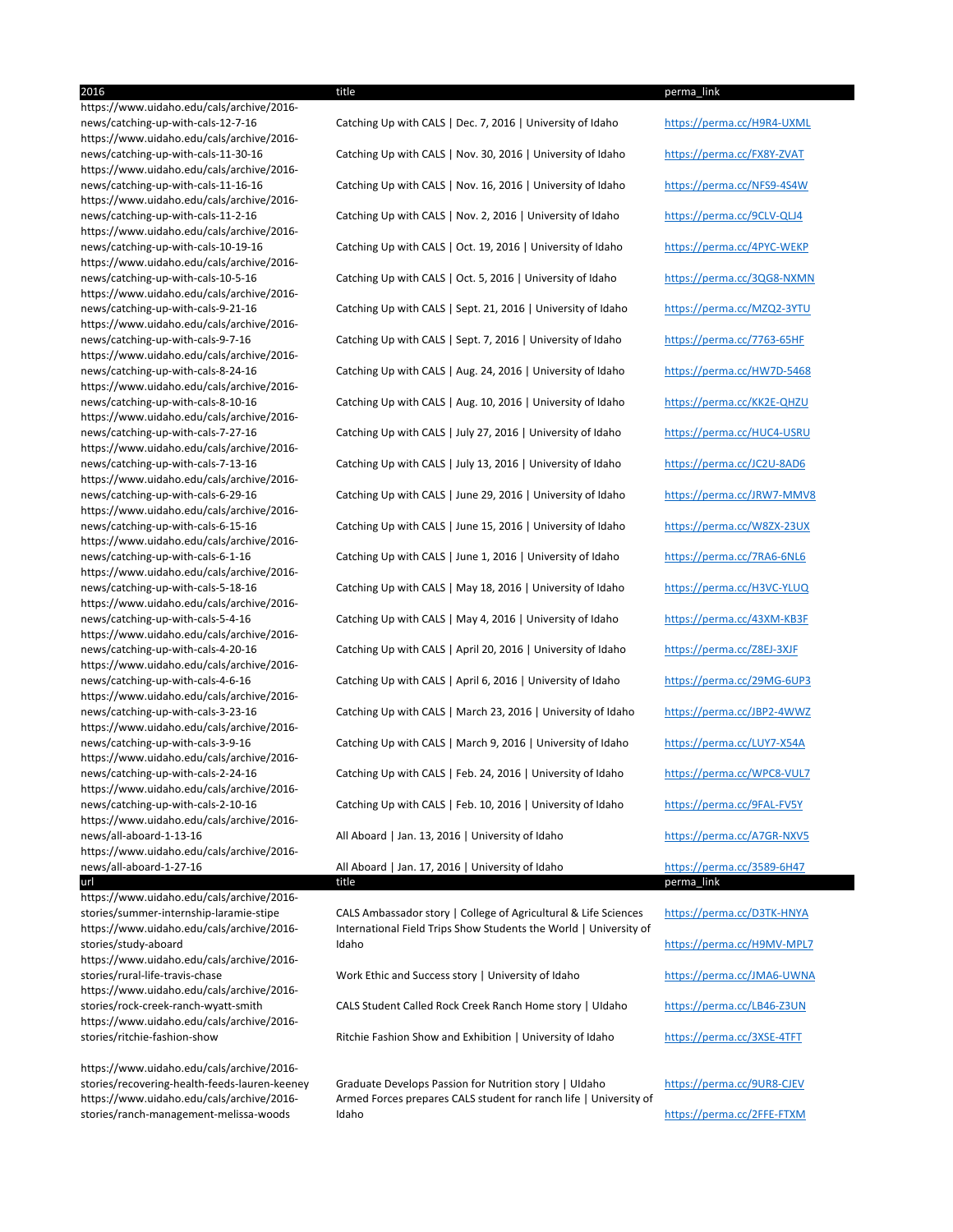| https://www.uidaho.edu/cals/archive/2016-<br>stories/oilseed-for-fuel-jack-brown                                                         | Project Focuses on Non-food Oilseeds for Fuel   University of<br>Idaho                                                                                             | https://perma.cc/8BKE-76QF |
|------------------------------------------------------------------------------------------------------------------------------------------|--------------------------------------------------------------------------------------------------------------------------------------------------------------------|----------------------------|
| https://www.uidaho.edu/cals/archive/2016-<br>stories/new-tech-everglades<br>https://www.uidaho.edu/cals/archive/2016-                    | Saving the Everglades story   University of Idaho                                                                                                                  | https://perma.cc/GJS7-Y2NC |
| stories/limagrain-royalties<br>https://www.uidaho.edu/cals/archive/2016-                                                                 | Limagrain Royalties Grow story   University of Idaho                                                                                                               | https://perma.cc/A38R-GYN3 |
| stories/juki-sewing-machines-fcs<br>https://www.uidaho.edu/cals/archive/2016-                                                            | Apparel design classes has new equipment   University of Idaho<br>Jamaica 4-H Exchange Explores Youth Priorities Abroad -                                          | https://perma.cc/8FNJ-BTMU |
| stories/jamaica-4-h-trevor-kauer                                                                                                         | University of Idaho                                                                                                                                                | https://perma.cc/HM7P-66UR |
| https://www.uidaho.edu/cals/archive/2016-<br>stories/improving-crop-production-trent-taysom<br>https://www.uidaho.edu/cals/archive/2016- | Graduate improves potato production - Feature Story -<br>University of Idaho<br>Mark McGuire Named Idaho Agricultural Experiment Station                           | https://perma.cc/YX6J-H2HJ |
| stories/iaes-new-director-mcguire<br>https://www.uidaho.edu/cals/archive/2016-                                                           | Director                                                                                                                                                           | https://perma.cc/ZA5V-3TSP |
| stories/giant-palouse-earthworm                                                                                                          | Giant Palouse Earthworm Research story   University of Idaho                                                                                                       | https://perma.cc/ETY6-PMSS |
|                                                                                                                                          |                                                                                                                                                                    |                            |
| https://www.uidaho.edu/cals/archive/2016-                                                                                                |                                                                                                                                                                    |                            |
| stories/fruit-pest-research-extends-into-winter                                                                                          | Entomologists Extend Research into Winter story   Uldaho                                                                                                           | https://perma.cc/EBS3-BBEB |
| https://www.uidaho.edu/cals/archive/2016-                                                                                                |                                                                                                                                                                    |                            |
| stories/food-hannah-damiano                                                                                                              | A Tasty Combination story   University of Idaho                                                                                                                    | https://perma.cc/7F4C-ZUVB |
| https://www.uidaho.edu/cals/archive/2016-                                                                                                |                                                                                                                                                                    |                            |
| stories/equine-darryl-kerby<br>https://www.uidaho.edu/cals/archive/2016-                                                                 | Endless Opportunities - Feature Story - University of Idaho                                                                                                        | https://perma.cc/M626-T83B |
| stories/cattle-drive                                                                                                                     | Real-World Trading story   University of Idaho                                                                                                                     | https://perma.cc/5PUY-3F98 |
| https://www.uidaho.edu/cals/archive/2016-<br>stories/brent-olmstead                                                                      | Brent Olmstead Named CALS Assistant Dean for Government &<br><b>External Relations</b>                                                                             | https://perma.cc/YQ9J-WYBF |
|                                                                                                                                          |                                                                                                                                                                    |                            |
| https://www.uidaho.edu/cals/archive/2016-<br>stories/botany-to-plant-science-elisabeth-wood<br>https://www.uidaho.edu/cals/archive/2016- | Ul graduate breeds sweet corn - Feature Story - University of<br>Idaho                                                                                             | https://perma.cc/V2SP-HNKQ |
| stories/atd-study-abroad-italy<br>https://www.uidaho.edu/cals/archive/2016-                                                              | University of Idaho study abroad provides countless opportunities https://perma.cc/F587-4PJD<br>CALS studens develop pulse recipes - feature story - University of |                            |
| stories/cooking-with-pulses                                                                                                              | Idaho                                                                                                                                                              | https://perma.cc/SQF4-6WYF |